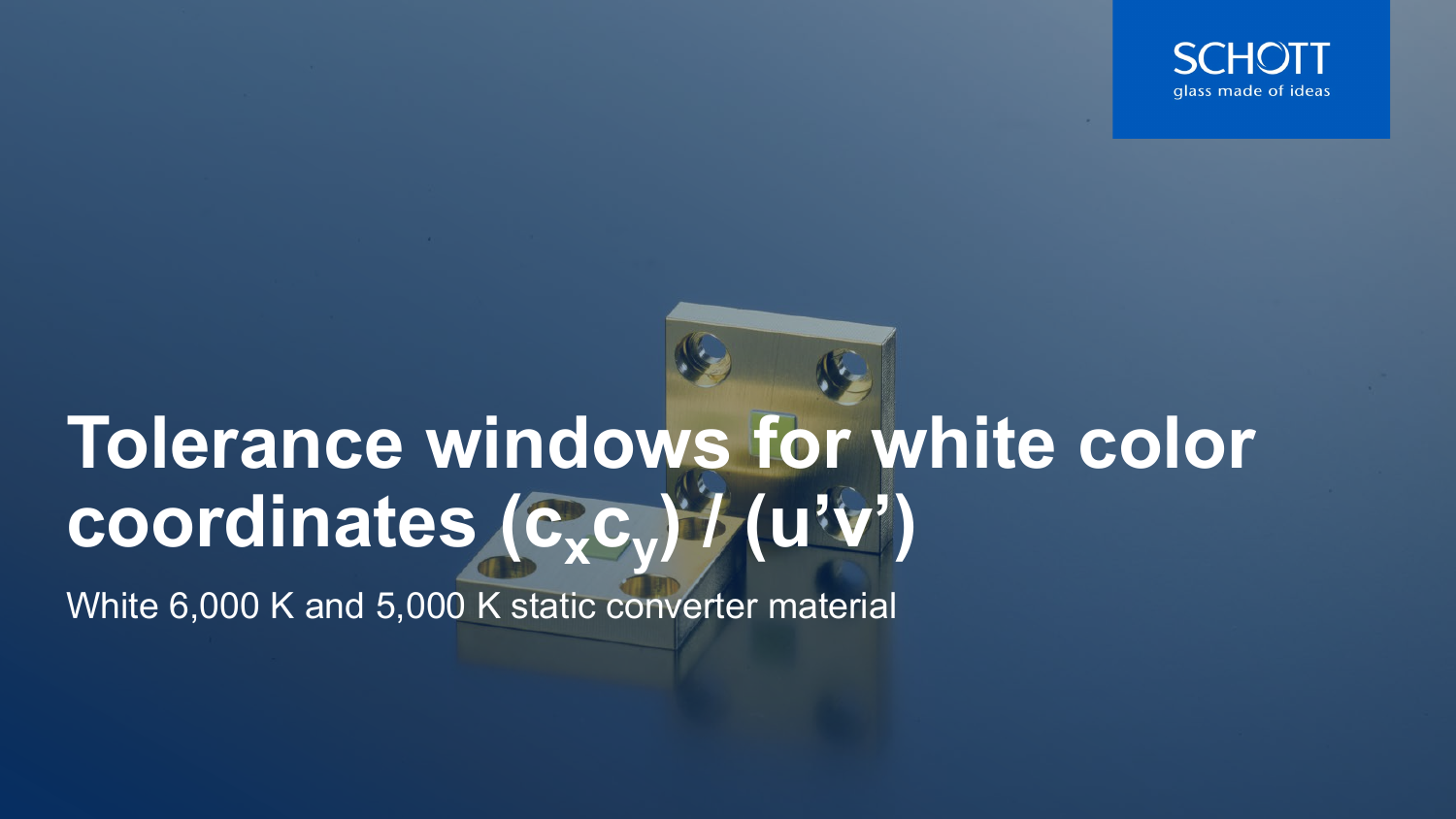## Visualization of spec - CIE 1931 (c<sub>x</sub>c<sub>v</sub>) color coordinates

### **White 6,000 K material**

- The material is specified in the CIE 1931 color space.
- Correlated color temperature (CCT) of the material is  $6,000$  K (- 500 K / + 500 K).
- All colors that can possibly be created by mixing the emission spectrum of the material with the blue laser spectrum define the "color line" of the respective material. These define the height of the spec window.

| 150 µm die<br>thickness           | <b>White</b><br><b>SWA40</b> |                      | <b>White</b><br><b>RWA45</b> |                       | <b>White</b><br><b>RWB50</b> |                  |
|-----------------------------------|------------------------------|----------------------|------------------------------|-----------------------|------------------------------|------------------|
|                                   | $(c_x)$                      | (C $_{\mathrm{v}}$ ) | $\mathsf{(c_x)}$             | $(\mathsf{c}^\wedge)$ | $(c_x)$                      | $(\mathsf{c_v})$ |
| <b>White color</b><br>coordinates | 0.3195                       | 0.3699               | 0.3204                       | 0.3580                | 0.3210                       | 0.3479           |
| <b>Tolerance</b><br>window        | 0.3330                       | 0.4076               | 0.3329                       | 0.3923                | 0.3328                       | 0.3795           |
|                                   | 0.3093                       | 0.3548               | 0.3107                       | 0.3449                | 0.3118                       | 0.3363           |
|                                   | 0.3108                       | 0.3436               | 0.3122                       | 0.3337                | 0.3133                       | 0.3253           |
|                                   | 0.3329                       | 0.3904               | 0.3327                       | 0.3757                | 0.3327                       | 0.3634           |
|                                   | 0.3330                       | 0.4076               | 0.3329                       | 0.3923                | 0.3328                       | 0.3795           |



[www.schott.com/ceramic-converter](http://www.schott.com/ceramic-converter)

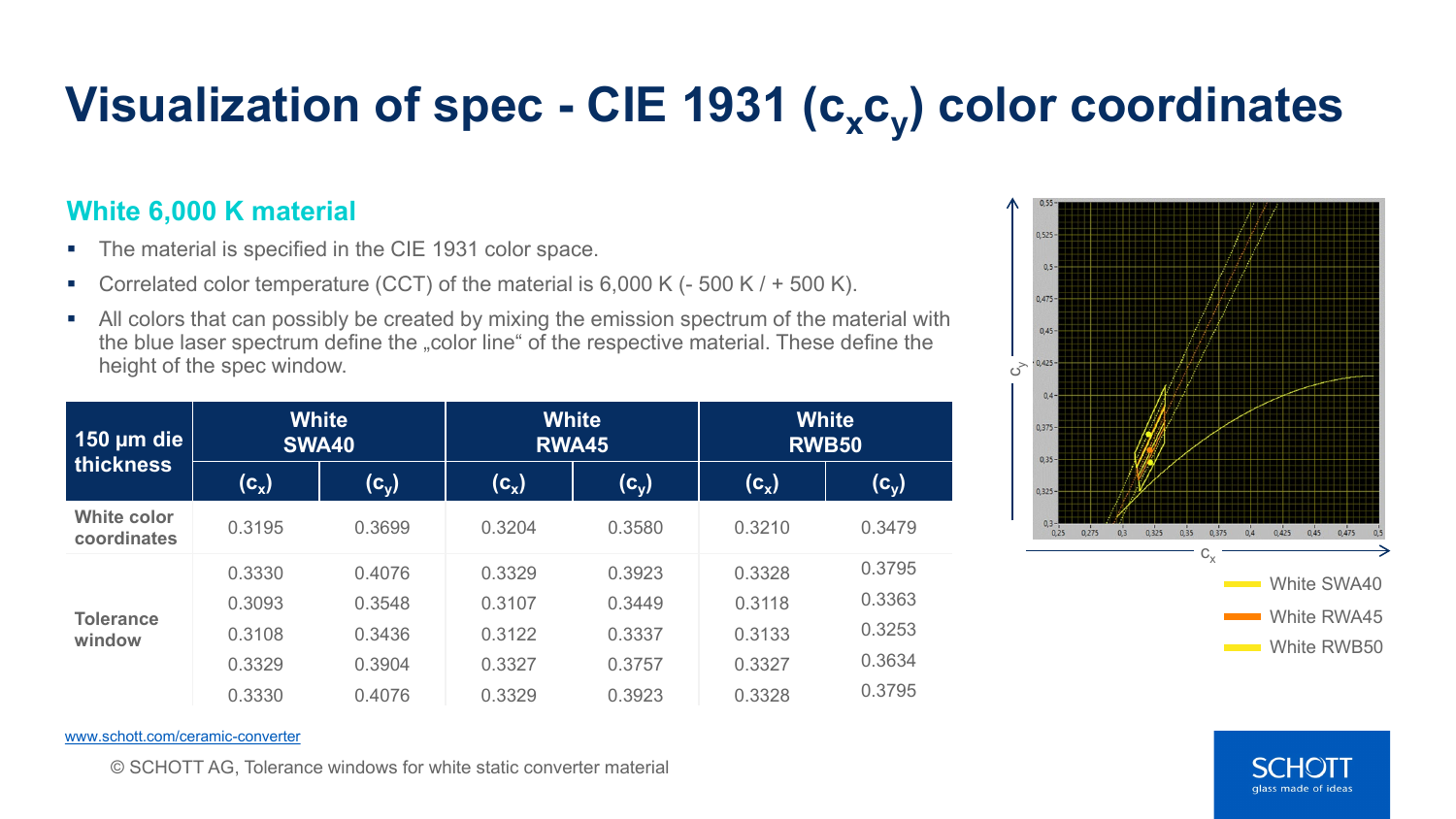### **Spec - CIE 1976 (u'v') color coordinates**

### **White 6,000 K material**

- The CIE 1976 has an improved uniformity of the chromaticity scale.
- Advantage with respect to CIE 1931:
	- − Distances between color coordinates reflect the human ability to distinguish colors.

| 150 $\mu$ m die<br><b>thickness</b> | <b>White</b><br><b>SWA40</b> |         | <b>White</b><br><b>RWA45</b> |         | <b>White</b><br><b>RWB50</b> |         |
|-------------------------------------|------------------------------|---------|------------------------------|---------|------------------------------|---------|
|                                     | (u')                         | (V')    | (u')                         | (V')    | $(u^{\prime})$               | (V')    |
| <b>White color</b><br>coordinates   | 0.18798                      | 0.32639 | 0.19255                      | 0.32274 | 0.19659                      | 0.31952 |
| <b>Tolerance</b><br>window          | 0.18438                      | 0.33847 | 0.18909                      | 0.33427 | 0.19324                      | 0.33056 |
|                                     | 0.18631                      | 0.32066 | 0.19067                      | 0.31750 | 0.19454                      | 0.31469 |
|                                     | 0.19123                      | 0.31709 | 0.19572                      | 0.31381 | 0.19969                      | 0.31094 |
|                                     | 0.18969                      | 0.33373 | 0.19451                      | 0.32941 | 0.19875                      | 0.32564 |
|                                     | 0.18438                      | 0.33847 | 0.18909                      | 0.33427 | 0.19324                      | 0.33056 |

[www.schott.com/ceramic-converter](http://www.schott.com/ceramic-converter)

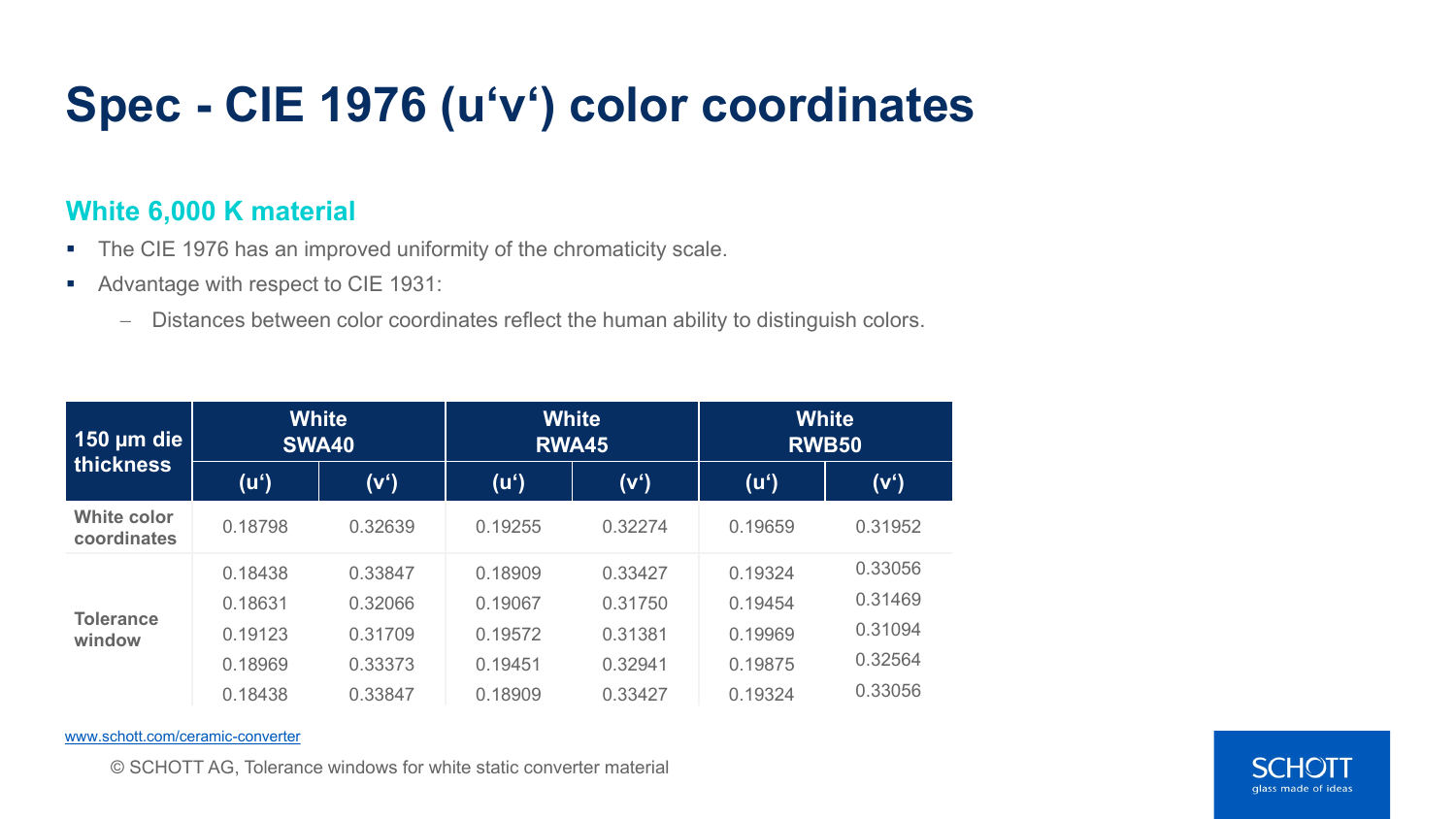# Visualization of spec - CIE 1931 (c<sub>x</sub>c<sub>y</sub>) color coordinates

### **White 5,000 K material**

- The material is specified in the CIE 1931 color space.
- Correlated color temperature (CCT) of the material is  $5,000$  K (-400 K / + 500 K).
- All colors that can possibly be created by mixing the emission spectrum of the material with the blue laser spectrum define the "color line" of the respective material. These define the height of the spec window.

| 150 $\mu$ m die<br>thickness | <b>White</b><br><b>SWD50</b> |                       | <b>White</b><br><b>RWP55</b> |                                                          | <b>White</b><br><b>RWQ60</b>      |                       |
|------------------------------|------------------------------|-----------------------|------------------------------|----------------------------------------------------------|-----------------------------------|-----------------------|
|                              | $(c_{x})$                    | $(\mathsf{c}^\wedge)$ | $(c_x)$                      | $(\mathsf{c}\vphantom{\tilde{\mathsf{c}}}_{\mathsf{v}})$ | $\overline{\left( c_{x}\right) }$ | $(\mathsf{c}^\wedge)$ |
| White color<br>coordinates   | 0.3520                       | 0.4286                | 0.3500                       | 0.4063                                                   | 0.3488                            | 0.3926                |
| <b>Tolerance</b><br>window   | 0.3787                       | 0.4952                | 0.3738                       | 0.4640                                                   | 0.3708                            | 0.4450                |
|                              | 0.3330                       | 0.3965                | 0.3328                       | 0.3795                                                   | 0.3327                            | 0.3688                |
|                              | 0.3328                       | 0.3797                | 0.3326                       | 0.3633                                                   | 0.3326                            | 0.3530                |
|                              | 0.3739                       | 0.4645                | 0.3692                       | 0.4354                                                   | 0.3664                            | 0.4178                |
|                              | 0.3787                       | 0.4952                | 0.3738                       | 0.4640                                                   | 0.3708                            | 0.4450                |



#### [www.schott.com/ceramic-converter](http://www.schott.com/ceramic-converter)